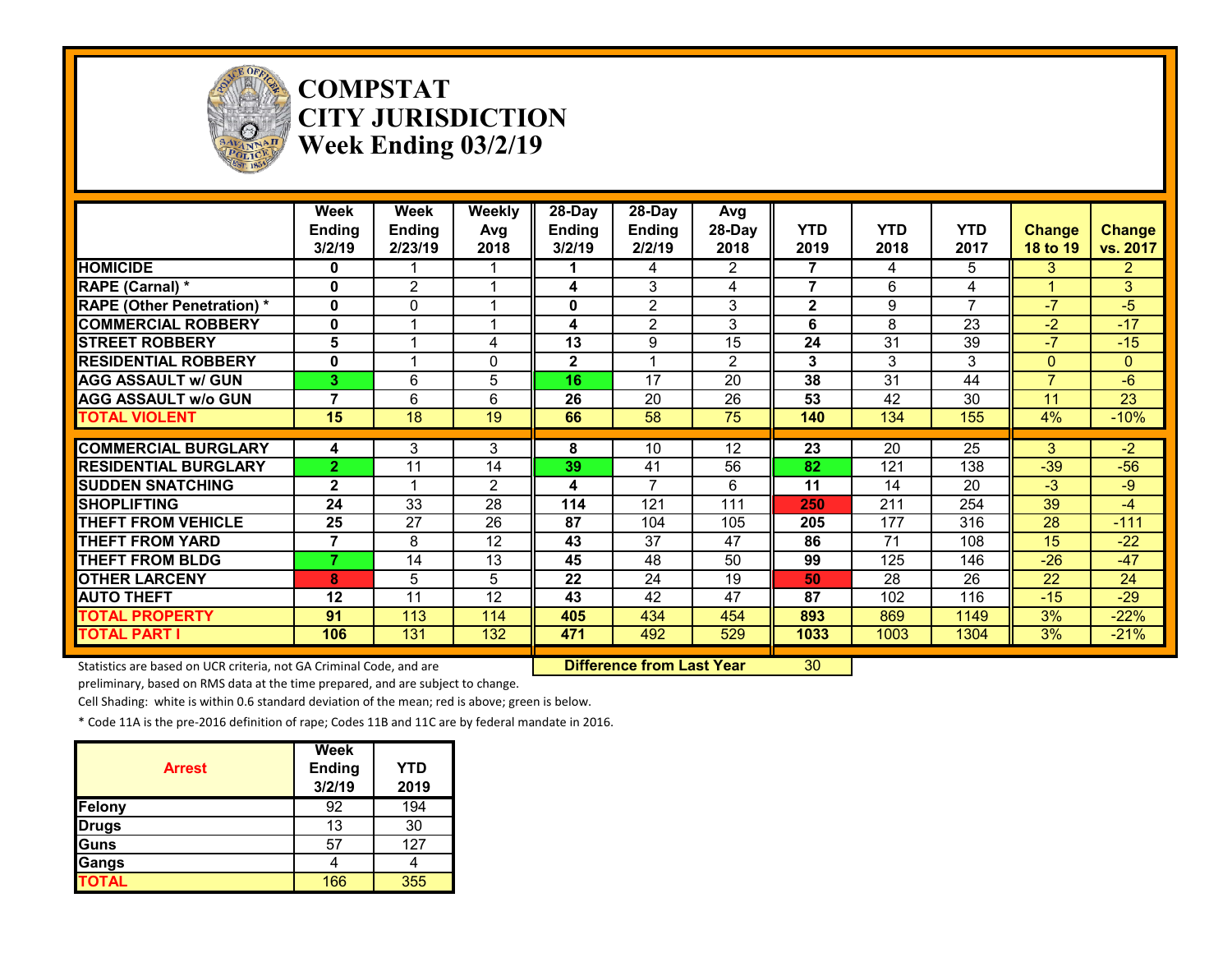

# **COMPSTATNORTH PRECINCTWeek Ending 03/2/19**

**PRECINCT COMMANDER:**

**CAPT. CARY HILL**



|                                   | Week<br><b>Ending</b><br>3/2/19 | Week<br><b>Ending</b><br>2/23/19 | Weekly<br>Avg<br>2018 | 28-Day<br><b>Ending</b><br>3/2/19 | 28-Day<br><b>Ending</b><br>2/2/19 | Avg<br>28-Day<br>2018 | <b>YTD</b><br>2019 | <b>YTD</b><br>2018 | <b>YTD</b><br>2017      | <b>Change</b><br>18 to 19 | <b>Change</b><br>vs. 2017 |
|-----------------------------------|---------------------------------|----------------------------------|-----------------------|-----------------------------------|-----------------------------------|-----------------------|--------------------|--------------------|-------------------------|---------------------------|---------------------------|
| <b>HOMICIDE</b>                   | 0                               | 0                                | $\Omega$              | 0                                 |                                   | 0                     |                    |                    | $\overline{2}$          | $\Omega$                  | -1                        |
| RAPE (Carnal) *                   | 0                               | $\Omega$                         | $\mathbf{0}$          | 0                                 | 4                                 |                       | $\mathbf{2}$       |                    | $\overline{2}$          |                           | $\Omega$                  |
| <b>RAPE (Other Penetration) *</b> | $\mathbf{0}$                    | 0                                | $\mathbf{0}$          | $\mathbf{0}$                      | $\Omega$                          | 0                     | 1                  |                    | $\overline{\mathbf{A}}$ | $\Omega$                  | $\mathbf{0}$              |
| <b>COMMERCIAL ROBBERY</b>         | $\mathbf{0}$                    | 0                                | $\mathbf{0}$          | 0                                 | -1                                | 0                     | 1                  | $\overline{2}$     | $\overline{2}$          | $-1$                      | $-1$                      |
| <b>STREET ROBBERY</b>             | $\overline{2}$                  | 0                                | 1                     | 3                                 | $\overline{\mathbf{A}}$           | 5                     | 5                  | 16                 | 20                      | $-11$                     | $-15$                     |
| <b>RESIDENTIAL ROBBERY</b>        | $\mathbf{0}$                    | 0                                | $\Omega$              | 0                                 | $\Omega$                          | 0                     | $\mathbf 0$        |                    | $\Omega$                | $-1$                      | $\Omega$                  |
| <b>AGG ASSAULT w/ GUN</b>         | $\mathbf{0}$                    |                                  | 1                     | $\overline{2}$                    | $\overline{2}$                    | 5                     | 5                  | 8                  | 14                      | $-3$                      | $-9$                      |
| <b>AGG ASSAULT w/o GUN</b>        | 4                               | $\overline{2}$                   | $\overline{2}$        | $\overline{7}$                    | 9                                 | 8                     | 18                 | 15                 | 11                      | 3 <sup>1</sup>            | $\overline{7}$            |
| <b>TOTAL VIOLENT</b>              | 6                               | 3                                | 5                     | 12                                | 15                                | $\overline{20}$       | 33                 | 45                 | 52                      | $-27%$                    | $-37%$                    |
|                                   |                                 |                                  |                       |                                   |                                   |                       |                    |                    |                         |                           |                           |
| <b>COMMERCIAL BURGLARY</b>        | $\mathbf 0$                     | 0                                |                       | 0                                 | 5                                 | 3                     | 7                  | 3                  | 6                       | 4                         |                           |
| <b>RESIDENTIAL BURGLARY</b>       | $\bf{0}$                        | $\Omega$                         |                       | 3.                                | 6                                 | 6                     | 10                 | 16                 | 12                      | -6                        | $-2$                      |
| <b>ISUDDEN SNATCHING</b>          | 1                               | $\Omega$                         | $\overline{A}$        |                                   | 3                                 | $\overline{2}$        | 4                  | 5                  | 12                      | $-1$                      | -8                        |
| <b>SHOPLIFTING</b>                |                                 | 2                                | 4                     | 10                                | $\overline{22}$                   | 18                    | 32                 | 47                 | 37                      | $-15$                     | -5                        |
| <b>THEFT FROM VEHICLE</b>         | 5                               | 3                                | 6                     | 20                                | 20                                | 23                    | 43                 | 29                 | 88                      | 14                        | $-45$                     |
| <b>THEFT FROM YARD</b>            | $\mathbf{2}$                    | 2                                | 3                     | 10                                | 15                                | 13                    | 27                 | 21                 | 38                      | 6                         | $-11$                     |
| <b>THEFT FROM BLDG</b>            | 3                               | 4                                | 3                     | 13                                | 13                                | 14                    | 25                 | 41                 | 52                      | $-16$                     | $-27$                     |
| <b>OTHER LARCENY</b>              | $\blacktriangleleft$            | $\overline{2}$                   |                       | 5                                 | 5                                 | 6                     | 11                 | $\overline{ }$     | $\overline{\mathbf{4}}$ | 4                         | $\overline{7}$            |
| <b>AUTO THEFT</b>                 | $\bf{0}$                        | 3                                | 3                     | 7                                 | 6                                 | 10                    | 12                 | 12                 | 33                      | $\Omega$                  | $-21$                     |
| <b>TOTAL PROPERTY</b>             | 13                              | 16                               | 23                    | 69                                | 95                                | 94                    | 171                | 181                | 282                     | $-6%$                     | $-39%$                    |
| <b>TOTAL PART I</b>               | 19                              | 19                               | 28                    | 81                                | 110                               | 114                   | 204                | 226                | 334                     | $-10%$                    | $-39%$                    |

Statistics are based on UCR criteria, not GA Criminal Code, and are **Difference from Last Year** -22

preliminary, based on RMS data at the time prepared, and are subject to change.

Cell Shading: white is within 0.6 standard deviation of the mean; red is above; green is below.

| <b>Arrests</b> | <b>Week</b><br><b>Ending</b><br>3/2/19 | YTD<br>2019 |
|----------------|----------------------------------------|-------------|
| <b>Felony</b>  | 66                                     |             |
| <b>Guns</b>    |                                        |             |
| <b>Drugs</b>   | 46                                     |             |
| Gangs          |                                        |             |
| <b>TOTAL</b>   | 124                                    |             |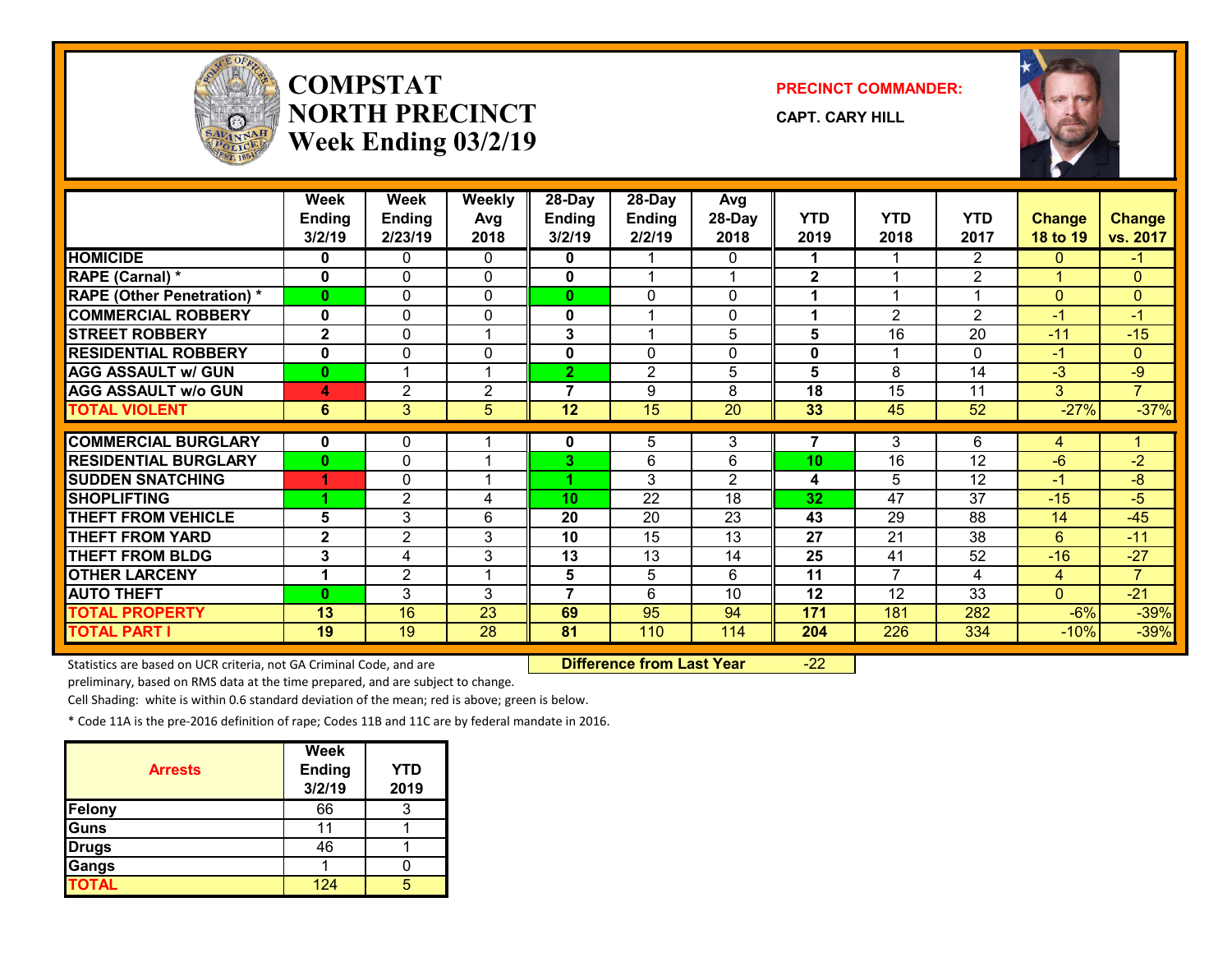

# **COMPSTATCENTRAL PRECINCTWeek Ending 03/2/19**

**PRECINCT COMMANDER:**

**CAPT. BEN HERRON**



|                                   | Week<br><b>Ending</b><br>3/2/19 | Week<br><b>Ending</b><br>2/23/19 | <b>Weekly</b><br>Avg<br>2018 | 28-Day<br><b>Ending</b><br>3/2/19 | 28-Day<br><b>Ending</b><br>2/2/19 | Avg<br>28-Day<br>2018 | <b>YTD</b><br>2019 | <b>YTD</b><br>2018 | <b>YTD</b><br>2017 | <b>Change</b><br><b>18 to 19</b> | <b>Change</b><br>vs. 2017 |
|-----------------------------------|---------------------------------|----------------------------------|------------------------------|-----------------------------------|-----------------------------------|-----------------------|--------------------|--------------------|--------------------|----------------------------------|---------------------------|
| <b>HOMICIDE</b>                   |                                 |                                  |                              |                                   | $\Omega$                          |                       |                    |                    | 0                  |                                  |                           |
|                                   | 0                               | 0<br>4                           | 0                            | 0                                 |                                   |                       | 1                  | 0                  |                    |                                  |                           |
| RAPE (Carnal) *                   | 0                               |                                  | $\mathbf{0}$                 | 3                                 | $\Omega$                          |                       | $\mathbf{2}$       | $\overline{2}$     | $\overline{2}$     | $\Omega$                         | $\mathbf{0}$              |
| <b>RAPE (Other Penetration)</b> * | $\mathbf 0$                     | 0                                | $\mathbf{0}$                 | 0                                 | 1                                 |                       | 1                  | 3                  | 4                  | $-2$                             | $-3$                      |
| <b>COMMERCIAL ROBBERY</b>         | $\mathbf{0}$                    | 0                                | 0                            | 1                                 | $\mathbf{0}$                      | 4                     | 1                  | 0                  | 4                  | 1                                | $-3$                      |
| <b>STREET ROBBERY</b>             |                                 | 0                                |                              | $\overline{2}$                    | 3                                 | 5                     | 6                  | 10                 | $\overline{7}$     | $-4$                             | $-1$                      |
| <b>RESIDENTIAL ROBBERY</b>        | $\mathbf{0}$                    |                                  | $\Omega$                     | 1                                 | $\mathbf 0$                       |                       | 1                  | 1                  | $\overline{1}$     | $\Omega$                         | $\overline{0}$            |
| <b>AGG ASSAULT W/ GUN</b>         | $\overline{2}$                  |                                  | $\overline{2}$               | 8                                 | 6                                 | $\overline{7}$        | 16                 | 8                  | 10                 | 8                                | $6\overline{6}$           |
| <b>AGG ASSAULT w/o GUN</b>        | $\bf{0}$                        | 3                                | $\overline{2}$               | 8                                 | 6                                 | 7                     | 16                 | 10                 | 8                  | 6                                | 8                         |
| <b>TOTAL VIOLENT</b>              | 3                               | 6                                | 5                            | $\overline{23}$                   | $\overline{16}$                   | $\overline{22}$       | 44                 | 34                 | $\overline{36}$    | 29%                              | 22%                       |
|                                   |                                 |                                  |                              |                                   |                                   |                       |                    |                    |                    |                                  |                           |
| <b>COMMERCIAL BURGLARY</b>        | 1                               |                                  |                              | $\mathbf{2}$                      | 1                                 | 3                     | 3                  | $\overline{7}$     | 8                  | $-4$                             | $-5$                      |
| <b>RESIDENTIAL BURGLARY</b>       | $\overline{2}$                  | 3                                | 4                            | 13                                | 12                                | 15                    | 25                 | 27                 | 39                 | $-2$                             | $-14$                     |
| <b>SUDDEN SNATCHING</b>           | 0                               | 0                                | $\Omega$                     | $\mathbf{0}$                      | $\Omega$                          |                       | $\mathbf 0$        | $\overline{2}$     | 4                  | $-2$                             | $-4$                      |
| <b>SHOPLIFTING</b>                | $\overline{7}$                  | 9                                | 4                            | 24                                | 12                                | 17                    | 40                 | 23                 | 43                 | 17                               | $-3$                      |
| <b>THEFT FROM VEHICLE</b>         | 5                               | 3                                | $\overline{7}$               | 13                                | 18                                | 26                    | 31                 | 53                 | 83                 | $-22$                            | $-52$                     |
| <b>THEFT FROM YARD</b>            | 4                               | 4                                | 4                            | 16                                | 9                                 | 16                    | 28                 | 26                 | 38                 | $\overline{2}$                   | $-10$                     |
| <b>THEFT FROM BLDG</b>            |                                 | 2                                | 3                            | 8                                 | 5                                 | 13                    | 16                 | 32                 | 28                 | $-16$                            | $-12$                     |
| <b>OTHER LARCENY</b>              | 6                               | $\Omega$                         |                              | 10                                | 10                                | 5                     | 23                 | 3                  | 6                  | 20                               | 17                        |
| <b>AUTO THEFT</b>                 | 5                               | $\overline{2}$                   | 4                            | 11                                | 11                                | 14                    | 24                 | 31                 | 29                 | $-7$                             | $-5$                      |
| <b>TOTAL PROPERTY</b>             | 31                              | 24                               | 27                           | 97                                | 78                                | 109                   | 190                | 204                | 278                | $-7%$                            | $-32%$                    |
| <b>TOTAL PART I</b>               | 34                              | 30                               | 33                           | 120                               | 94                                | 131                   | 234                | 238                | 314                | $-2%$                            | $-25%$                    |

Statistics are based on UCR criteria, not GA Criminal Code, and are **Difference from Last Year** -4

preliminary, based on RMS data at the time prepared, and are subject to change.

Cell Shading: white is within 0.6 standard deviation of the mean; red is above; green is below.

| <b>Arrests</b> | <b>Week</b><br><b>Ending</b><br>3/2/19 | <b>YTD</b><br>2019 |
|----------------|----------------------------------------|--------------------|
| Felony         |                                        | 73                 |
| <b>Drugs</b>   |                                        |                    |
| Guns           | 5                                      | 45                 |
| Gangs          |                                        |                    |
| <b>TOTAL</b>   | イウ                                     |                    |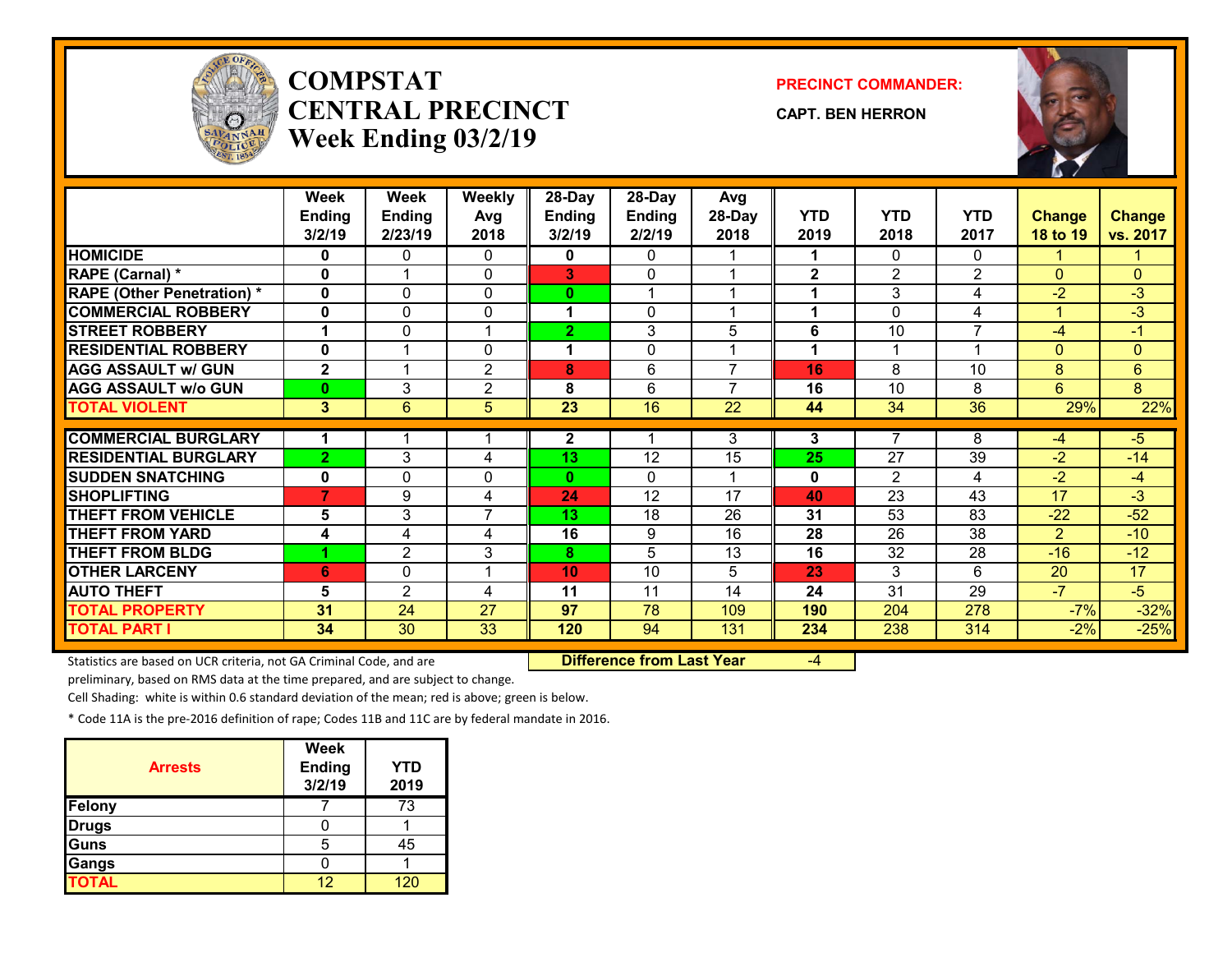

# **COMPSTATSOUTH PRECINCTWeek Ending 03/2/19**

#### **PRECINCT COMMANDER:**

**CAPT. MICHELLE HALFORD**



|                                   | <b>Week</b>    | Week           | <b>Weekly</b>  | 28-Day        | 28-Day         | Avg            |                |                 |                         |                |                |
|-----------------------------------|----------------|----------------|----------------|---------------|----------------|----------------|----------------|-----------------|-------------------------|----------------|----------------|
|                                   | Ending         | <b>Ending</b>  | Avg            | <b>Ending</b> | <b>Ending</b>  | 28-Day         | <b>YTD</b>     | <b>YTD</b>      | <b>YTD</b>              | <b>Change</b>  | <b>Change</b>  |
|                                   | 3/2/19         | 2/23/19        | 2018           | 3/2/19        | 2/2/19         | 2018           | 2019           | 2018            | 2017                    | 18 to 19       | vs. 2017       |
| <b>HOMICIDE</b>                   | 0              |                | 0              |               | 2              | 0              | 4              | $\Omega$        |                         | 4              | 3              |
| RAPE (Carnal) *                   | 0              | 0              | $\mathbf{0}$   | 0             |                |                |                | $\overline{2}$  | $\Omega$                | -1             | 1              |
| <b>RAPE (Other Penetration) *</b> | 0              | 0              | $\Omega$       | 0             | 0              |                | $\bf{0}$       | 3               | 0                       | $-3$           | $\overline{0}$ |
| <b>COMMERCIAL ROBBERY</b>         | 0              | 0              | $\Omega$       | $\mathbf{2}$  | $\mathbf{0}$   |                | $\mathbf 2$    | 4               | 9                       | $-2$           | $-7$           |
| <b>STREET ROBBERY</b>             | $\overline{2}$ | 0              | 1              | 6             | $\overline{2}$ | 3              | 8              | 3               | 5                       | 5 <sup>5</sup> | 3              |
| <b>RESIDENTIAL ROBBERY</b>        | 0              | 0              | 0              | $\mathbf{0}$  | 0              |                | 0              |                 | $\Omega$                | $-1$           | $\overline{0}$ |
| <b>AGG ASSAULT w/ GUN</b>         | 1              | 1              | 1              | 3             | 4              | $\mathbf{2}$   | 8              | $\overline{2}$  | 5                       | 6              | 3              |
| <b>AGG ASSAULT W/o GUN</b>        | 0              | 0              | 1              | 3             | $\overline{2}$ | 4              | $\overline{7}$ | 8               | $\overline{\mathbf{A}}$ | $-1$           | 6              |
| <b>TOTAL VIOLENT</b>              | 3              | $\overline{2}$ | 3              | 15            | 11             | 14             | 30             | $\overline{23}$ | $\overline{21}$         | 30%            | 43%            |
|                                   |                |                |                |               |                |                |                |                 |                         |                |                |
| <b>COMMERCIAL BURGLARY</b>        | 2              | 2              |                | 4             | 4              | 5              | 10             | 6               | 10                      | 4              | $\mathbf{0}$   |
| <b>RESIDENTIAL BURGLARY</b>       | 0              | $\overline{2}$ | 4              | 5             | 4              | 15             | 9              | $\overline{37}$ | 29                      | $-28$          | $-20$          |
| <b>SUDDEN SNATCHING</b>           | 4              |                | $\Omega$       | $\mathbf{2}$  | $\overline{2}$ |                | 4              | 3               | $\Omega$                |                | $\overline{4}$ |
| <b>SHOPLIFTING</b>                | 13             | 16             | 13             | 60            | 75             | 53             | 142            | 94              | 122                     | 48             | 20             |
| <b>THEFT FROM VEHICLE</b>         | 10             | 11             | $\overline{7}$ | 26            | 32             | 28             | 62             | 54              | 72                      | 8              | $-10$          |
| <b>THEFT FROM YARD</b>            | $\bf{0}$       | 4              | $\overline{2}$ | 6             | $\overline{ }$ | 8              | 13             | 8               | 20                      | 5              | $-7$           |
| <b>THEFT FROM BLDG</b>            | $\mathbf{2}$   | 5              | 3              | 15            | 15             | 12             | 33             | $\overline{22}$ | 43                      | 11             | $-10$          |
| <b>OTHER LARCENY</b>              | 0              | $\overline{2}$ | 1              | $\mathbf{2}$  | 3              | $\overline{2}$ | 5              | 5               | 10                      | $\Omega$       | $-5$           |
| <b>AUTO THEFT</b>                 | 4              | 4              | 3              | 12            | 10             | 11             | 22             | 27              | 23                      | $-5$           | $-1$           |
| <b>TOTAL PROPERTY</b>             | 32             | 44             | 34             | 132           | 152            | 136            | 300            | 256             | 329                     | 17%            | $-9%$          |
| <b>TOTAL PART I</b>               | 35             | 46             | 37             | 147           | 163            | 150            | 330            | 279             | 350                     | 18%            | $-6%$          |

Statistics are based on UCR criteria, not GA Criminal Code, and are **Difference from Last Year** 51

preliminary, based on RMS data at the time prepared, and are subject to change.

Cell Shading: white is within 0.6 standard deviation of the mean; red is above; green is below.

| <b>Arrests</b> | <b>Week</b><br><b>Ending</b><br>3/2/19 | <b>YTD</b><br>2019 |
|----------------|----------------------------------------|--------------------|
| Felony         |                                        | 33                 |
| <b>Drugs</b>   |                                        | 5                  |
| Gungs          |                                        | 19                 |
| Gangs          |                                        | 3                  |
| <b>TOTAL</b>   |                                        |                    |